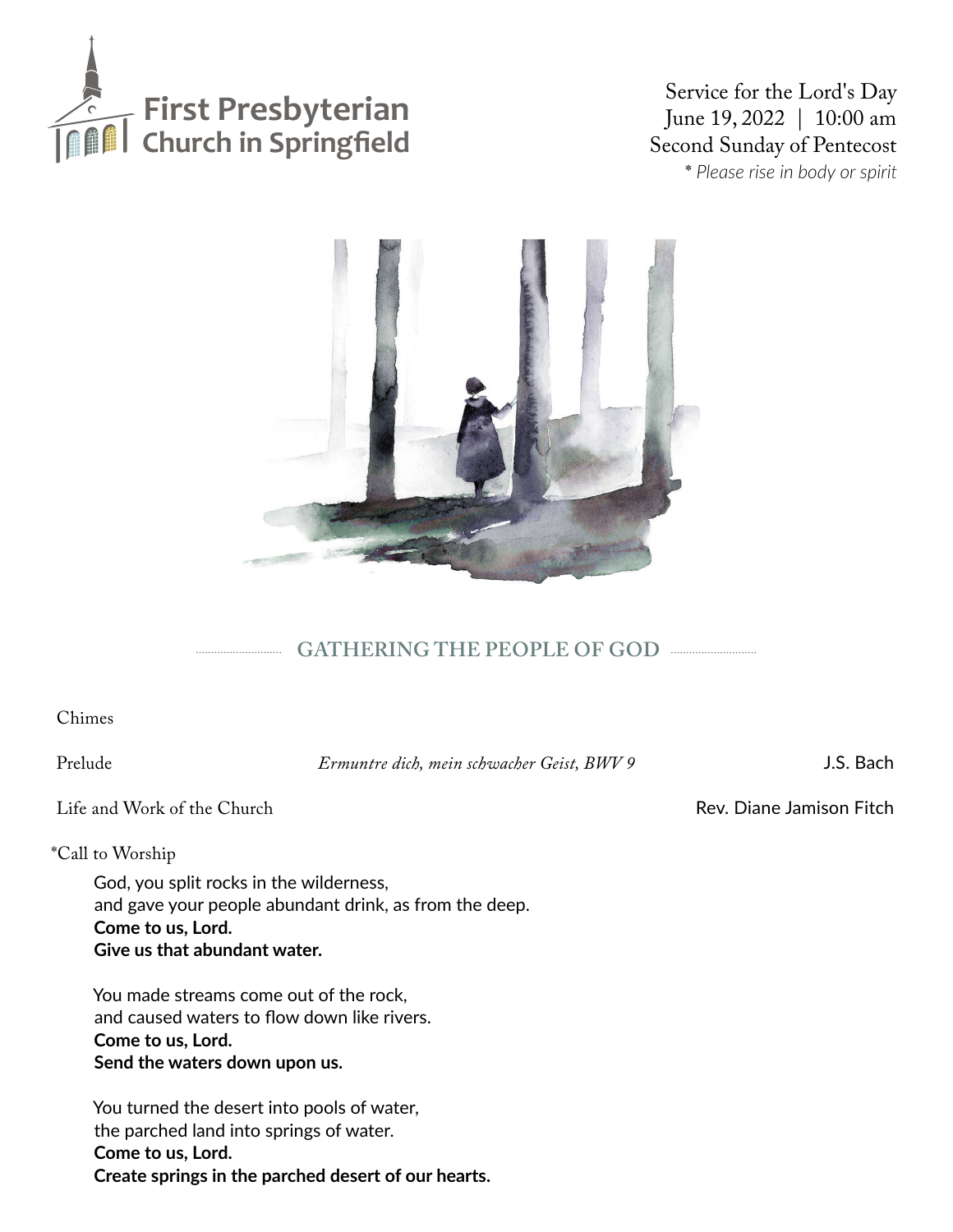As a deer longs for flowing streams, so my soul longs for you, O God. **My soul thirsts for God, for the living God. Come to us, Lord, and fill our longing.** 

\*Hymn #4 *Holy God, We Praise Your Name*

Call to Confession

### Prayer of Confession

**We come seeking God in mighty earthquakes. We come listening for God in resounding thunder. We come expecting God in sweeping victories. Yet God is found in a baby's touch. Yet God speaks in silence. Yet God is found in the least of these. Save us, O God, from our aimless wandering. Save us, O God, from our idols. Save us, O God, from our self-induced chaos. God, in your mercy, Hear our prayer. Amen.** Assurance of Pardon

\*Gloria Patri: Glory Be to the Father Greatorex Greatorex

Glory be to the Father, and to the Son, And to the Holy Ghost; as it was in the beginning, Is now, and ever shall be, world without end. Amen, amen.

\*Sharing the Peace of Christ

Message for All Ages

Minute for Mission **Welcome Church Snack Bags** Karl Brown

### THE WORD PROCLAIMED

Prayer for Illumination

Scripture Reading: Galatians 3:23-29

Anthem *Fugue in Eb major, BWV 998* J.S. Bach

Scripture Reading: 1 Kings 19:1-15a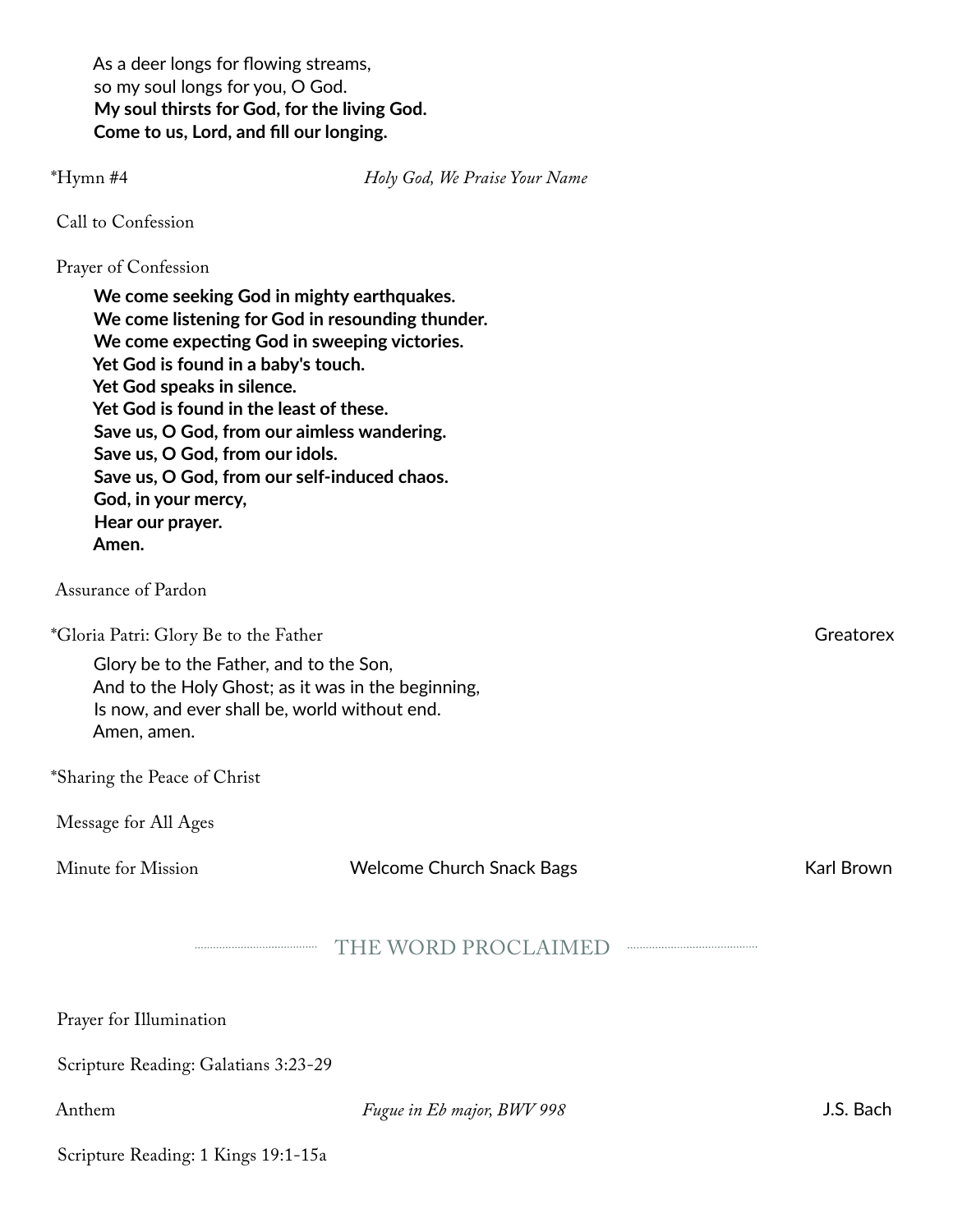### **RESPONDING TO THE WORD**

\*Hymn #169 *Dear Lord and Father of Mankind*

\*Affirmation of Faith (from Romans 8:1, 28, 38-39)

**We believe there is no condemnation for those who are in Christ Jesus; for we know that all things work together for good for those who love God, who are called according to God's purpose. We are convinced that neither death, nor life, nor angels, nor rulers, nor things present, nor things to come, nor powers, nor height, nor depth, nor anything else in all creation, will be able to separate us from the love of God in Christ Jesus our Lord. Amen.**

Sharing Joys & Concerns

Prayers of the People & The Lord's Prayer

**Our Father, who art in heaven, hallowed be thy name. Thy kingdom come, thy will be done, on earth, as it is in heaven. Give us this day our daily bread; And forgive us our debts, as we forgive our debtors; And lead us not into temptation, but deliver us from evil. For thine is the kingdom, and the power, and the glory forever. Amen.** 

Preparing to Make Our Offering to God

Our online giving portal: *https://tinyurl.com/FPCSdonate*

\*Doxology (Old Hundredth)

Praise God, from whom all blessings flow; Praise God, all creatures here below; Praise God above, ye heavenly host; Praise Father, Son, and Holy Ghost. Amen.

\*Prayer of Dedication of Our Gifts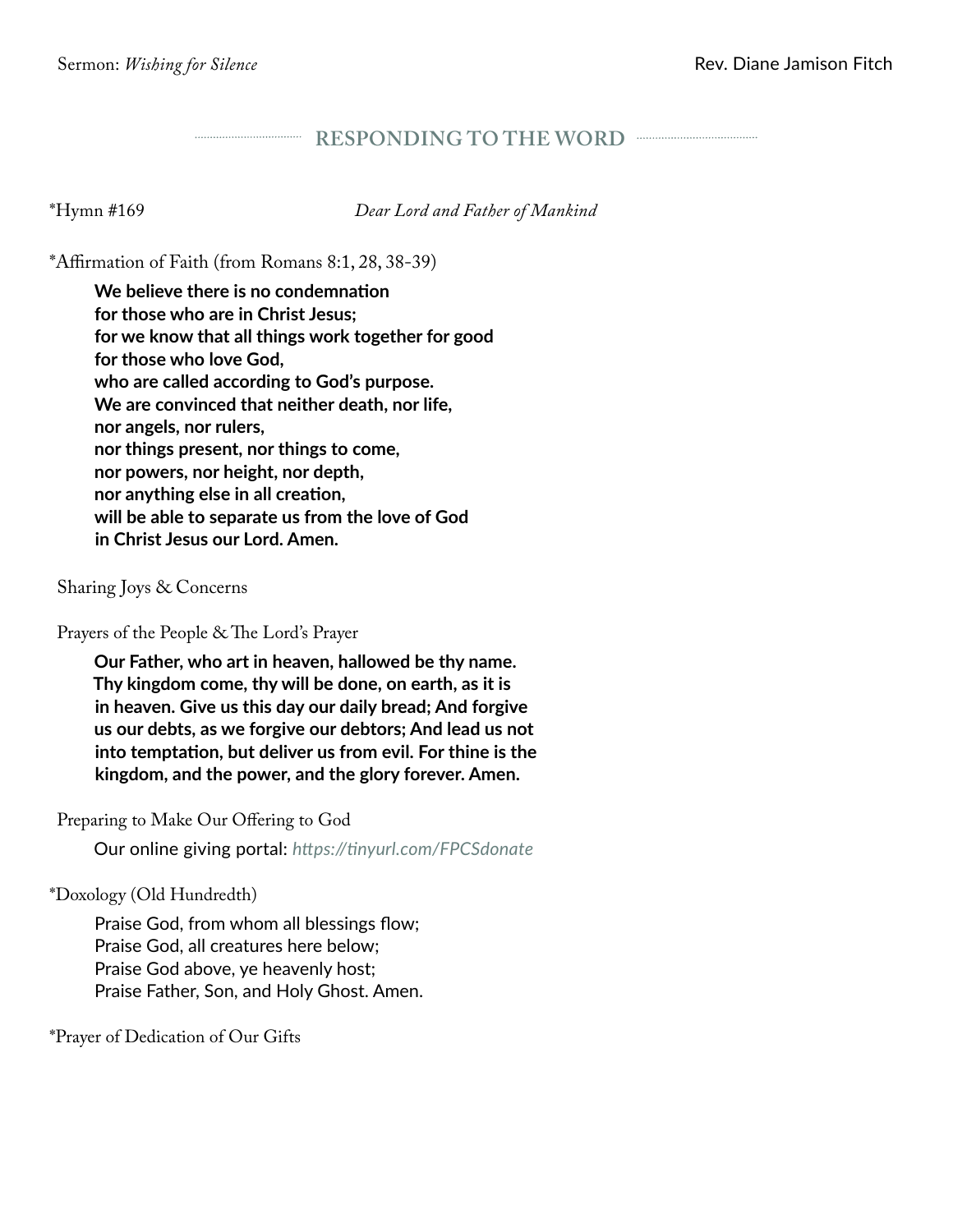### **GOING FORTH TO SERVE**

\*Hymn #318 *In Christ There is No East of West*

\*Benediction

Postlude *Aus tiefer Not schrei' ich zu dir, BWV 10* J.S. Bach

..................................

(W)

**Liturgist:** Beth Brown **Usher:** Karl Brown **Greeters:** Don & Sandy White



The flowers this morning are in memory of our sister, Marjorie Weideman Hickey, on her birthday.

> *Love,* Joan & Bill Montelius



**Church in Springfield First Presbyterian**

Welcome to the First Presbyterian Church in Springfield! We are a welcoming congregation that seeks to cultivate and nurture disciples of Jesus Christ in a community of learning, healing and sharing. It is our prayer that this will be a meaningful time of challenge and encouragement. Wherever you may be on your faith journey, there is a place for you to participate here.